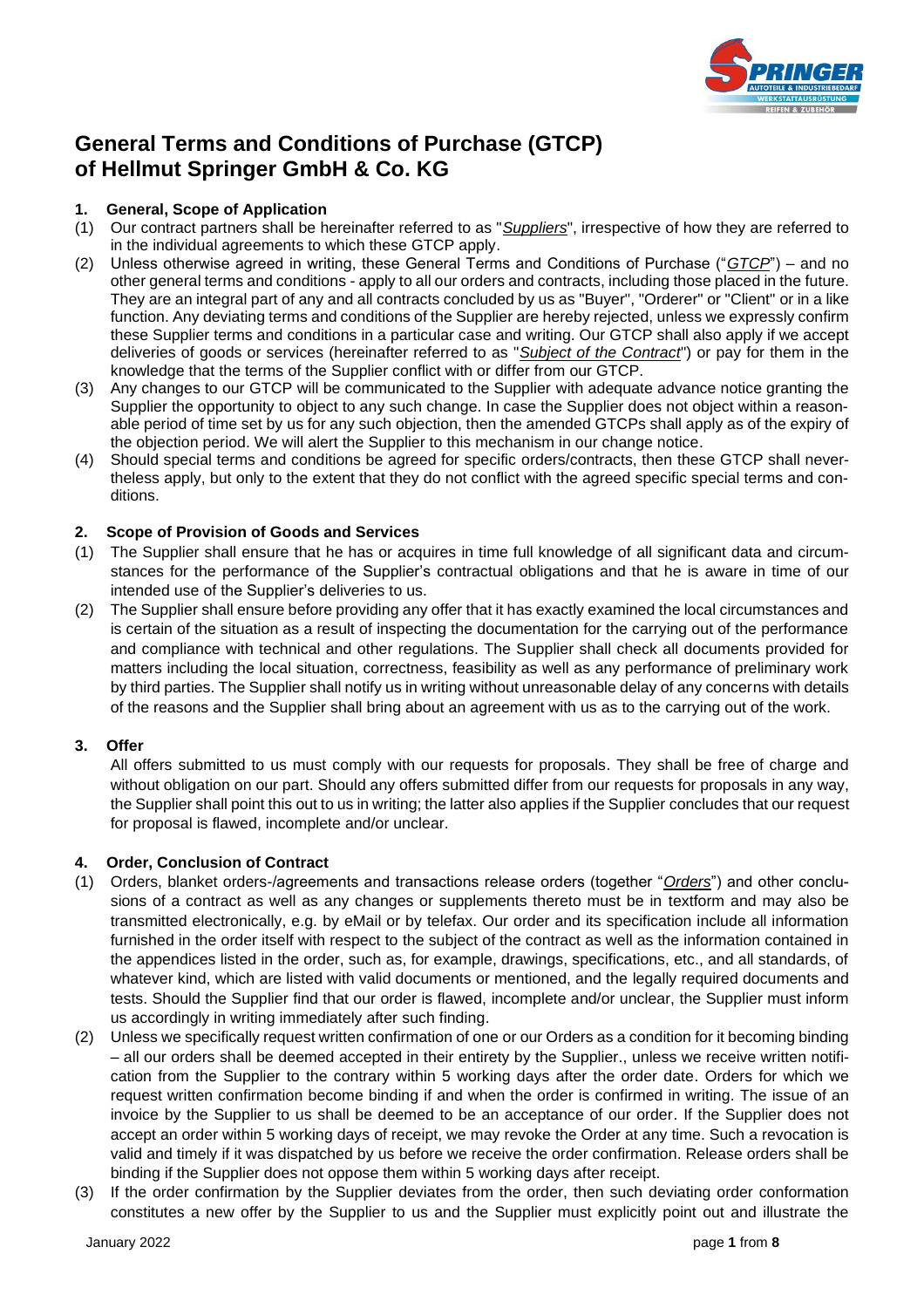

respective deviations in such deviating order confirmation. In this case the contract is only concluded upon our written acceptance of the modified order confirmation. Also, the present GTCP apply to the contract established by our acceptance.

(4) The quantities specified in blanket orders are non-binding reference figures. The total quantities can in fact deviate from these figures. We are only obligated to accept 25 % of the quantity specified in the blanket order. A specific release order, with a precise delivery date, is binding for a maximum of three months unless otherwise agreed.

## **5. Changes to the scope of the order/contract contents**

After conclusion of the contract, but before delivery of the ordered goods and services to us, we can require modifications or corrections to the order to be made with respect to the volume of services and/or the method of execution, if such modification or correction can be provided by the Supplier without unreasonable burden or cost. If the order is for parts specially produced for us, the right to request modifications and corrections ends if the Supplier has completed manufacture of the parts..The Supplier shall implement such modifications or corrections within a reasonable period of time. Such modifications or corrections, in particular those which are requested by us on the grounds of technical progress, shall be included in the price insofar as they can be implemented without any significant expense being incurred by the Supplier. In case of significant expense and regarding the other parameters, the Parties shall agree in good faith on mutually satisfactory arrangements concerning the consequences of such modifications, in particular with regard to delivery dates, extra and reduced costs. We are entitled to unilaterally determine such consequences within our reasonable discretion if agreement regarding the matters outlined in the previous sentence cannot be reached within two weeks time. The Supplier may in such a case terminate the contract with us, if the compliance with the determinations we have made in our discretion would mean an undue burden for him, in light of the mutual interest to be taken into account on the issue.

#### **6. Transfer to Third Parties, Status of Sub-Contractors**

The Supplier may neither wholly nor partially transfers the fulfillment of contractual obligations to third parties without our prior written consent. Should consent be granted, the Supplier shall remain fully responsible for fulfilling the contract. Sub-contractors are deemed vicarious agents of the Supplier in accordance with § 278 BGB (German Civil Code) and must be identified to us on request.

# **7. Prices**

Prices shall be fixed prices, unless otherwise agreed, and shall include everything the Supplier has to effectuate to meet its delivery and performance obligation at the agreed receiving station, including packaging and carriage. Statutory VAT is not included.

# **8. Quality of Goods, Performance Inclusion, RoHS, REACH, Conflict Minerals**

- (1) The Supplier shall guarantee top quality in terms of materials and execution for its contractual performance according to the recognized rules of technology and compliance with our guidelines and the product specification , such as, for example: drawings, CAD data. Supplier guarantees that the delivery or performance has, when it is delivered to us, the promised attributes and the necessary quality, meets the recognized rules of technology, conforms to the applicable statutory requirements and does not contain any defects; it shall carry out a detailed functional and quality inspection prior to delivery and sufficiently document all the measures taken to meet these obligations, keep the documentation for 10 (ten) years and allow us to inspect the documentation on request at any time.
- (2) Any modifications with regard to the composition of the processed material or the structural design compared to previous deliveries or performances of the same type or any deviations from our specifications require our prior written consent. We are not obliged to examine deliveries or performances to ascertain similarity with those effected previously. On the contrary, the Supplier must take any necessary measures at its own discretion and at its own risk with respect to production, inspection and packaging to guarantee compliance with the requirements we specify at all times.
- (3) The Supplier shall give an assurance that all legal provisions with respect to quality, packaging and delivery of goods are met. It shall also give an assurance that all statutory safety and protective devices prescribed by regulatory bodies, mutual indemnity associations and the respective trade associations, all valid laws, ordinances and technical instructions, DIN regulations and VDE provisions as well as any other relevant regulations are included in the scope of delivery and performance and that the latter are complied with and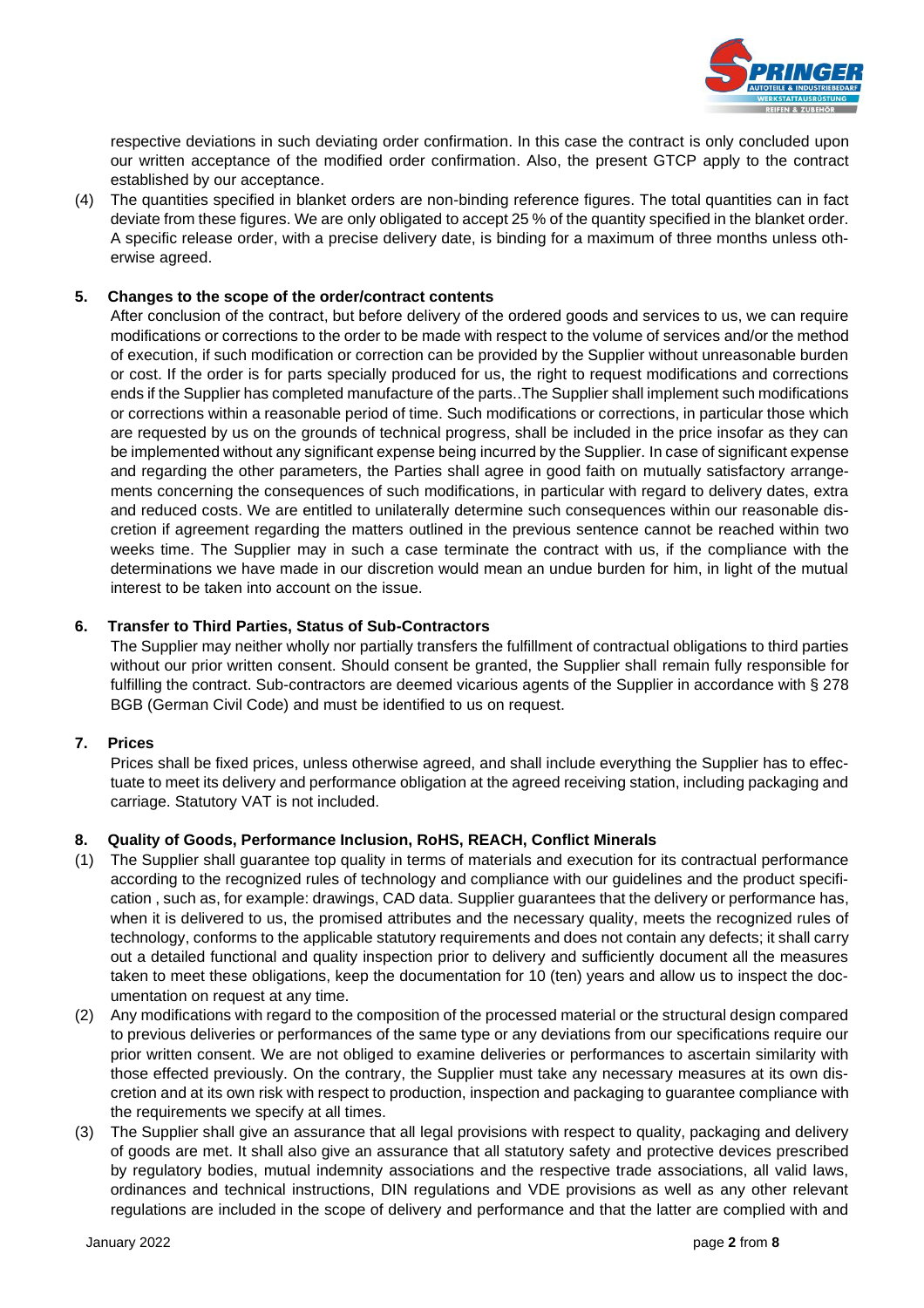

taken into consideration.

(4) The Supplier warrants that the deliveries to be made by it comply with the Ordinance on the restriction of the use of certain hazardous substances in electrical and electronic equipment\_and thus conform to the thresholds existing at the time of delivery in connection with these provisions. If legally permitted products are delivered that are subject to restrictions and/or information duties relating to substances by virtue of law (e.g., REACH - Registration, Evaluation, Authorization and Restriction of Chemicals), the Supplier must declare these substances. The Supplier warrants that – to the extent applicable - the deliveries to be made by it comply with the conflict resource rules under the U.S. Dodd-Frank Act and ensure that the products deliver to us deserve the label "DRC conflict free" pursuant to Section 1502 of the Dodd-Frank Wall Street Reform and Consumer Protection Act. For the purpose of evidence the Supplier has to disclose to us on request information and proof of origin relating to the products and processed materials.

#### **9. Repeat Orders, Purchase by Sample**

- (1) For repeat orders of the same goods the attributes of the last order executed for this item shall be deemed guaranteed for the new item by the Supplier, unless we receive a written notification from the Supplier to the contrary within 5 working days after the date of the order.
- (2) For purchase by sample our sample approval must be effected in writing. Silence on our part denotes refusal.

# **10. Availability, Product Discontinuation**

- (1) To the extent that required materials, components or tools are no longer available, but an alternative technical or economical solution is possible, the Supplier shall inform us regarding the required changes and shall make a respective proposal. The modification shall be subject to Clause 5.
- (2) If the Supplier intends to discontinue the distribution of articles which we have purchased from the Supplier in the 24 preceding calendar months, then the Supplier shall notify us in writing sufficiently in advance of to the end of production so that we can place an order for our remaining requirements within 12 months.

#### **11. Licenses, Permits, Rights of Third Parties**

- (1) The Supplier undertakes to obtain any required licenses or permits and any other authorization required for sale on the open market. It guarantees that the supplied items are free from rights of third parties.
- (2) The Supplier expressly warrants that all copyrightable works ideas, inventions (whether patentable, patented or not), all know-how, all processes, compilations of information, trademarks and all other intellectual property (collectively, "Deliverables") are original to Supplier and do not incorporate any intellectual property (including copyrights, patents, trade secrets, mask works (topographies) or trademark rights) of any third party. To the extent that intellectual property rights of third parties are incorporated, the Supplier warrants that it is authorized in full to grant sublicenses regarding these intellectual property rights to us for our purposes and the purpose of the order. All Deliverables that are created especially for us in the course of carrying out any order (separately or as part of any products) and all intellectual property rights in such Deliverables are owned by us and not by the Supplier.
- (3) The Supplier shall be liable for claims arising from the infringement of industrial property rights or notifications of industrial property rights during utilisation of the supplied item or parts thereof as per the contract. The Supplier shall release us and hold us harmless from any claims arising from the use of such industrial property rights, including any court fees, lawyer's fees or expenses incurred in the course of any legal dispute

#### **12. Documents and Secrecy**

- (1) Any business or technical information made accessible through us (including any features which can, for example, be found in items, documents or software surrendered to the Supplier or other knowledge or experience) must be kept secret with respect to third parties, unless they have been provenly made public, and may only be forwarded by the Supplier to employees whose services have to be enlisted for their use for the purpose of our delivery as a necessity and who are also obliged to maintain secrecy; they shall remain our exclusive property
- (2) We retain title and reserve all other rights (such as copyright) to the Information. Copies may be made only with our prior written consent, with the exception of copies created in the course of Supplier's regular automated secure data back ups. Title to the copies passes to us at the time such copies are created. Supplier hereby agrees with us that the Supplier stores the copies on our behalf. The Supplier agrees to properly store at its expense all documents and other objects, including copies thereof, that were made available to Supplier, to keep them in perfect condition, to obtain insurance for them and to return them to us or destroy them, in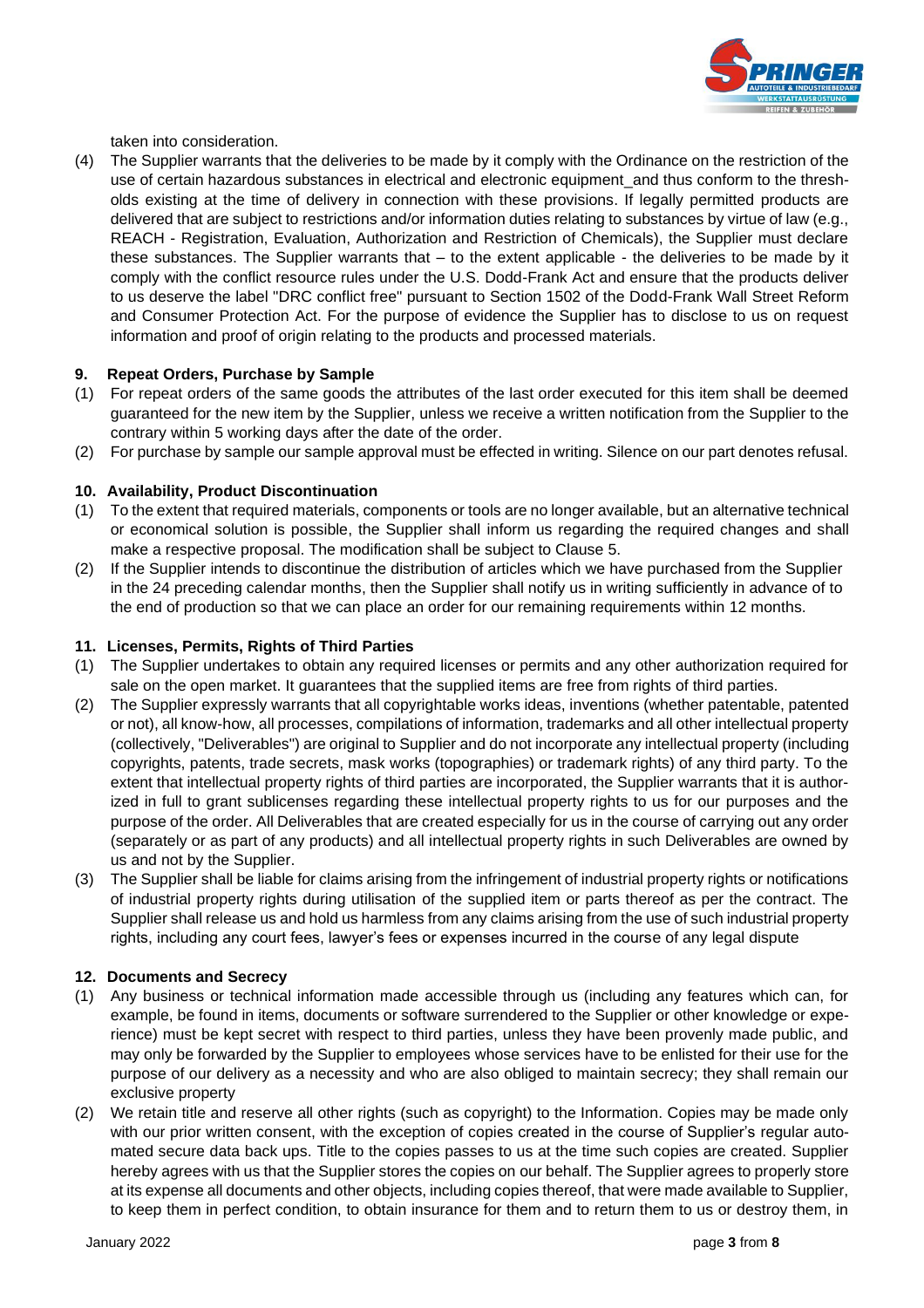

each case upon our request. The Supplier has no right, on whatever grounds, to retain such objects. The Supplier shall confirm the complete return or destruction of the relevant object in writing.

- (3) We reserve all rights to the information referred to above in this Sec. 12, including copyrights and the right to register industrial property rights
- (4) Products which are manufactured according to documents we have drawn up, such as specifications, drawings, building plans, models or the like, or according to our confidential data, may neither be used by the Supplier itself nor offered or supplied to third parties. The same shall apply analogously to our printing orders.
- (5) Should the Supplier employ a third party to perform its contractual duties, it must obligate such third party by contract to such secrecy.

# **13. Delivery, Delivery Period and Delivery Default**

- (1) Agreed dates and time periods are binding. Compliance with the delivery date or the delivery period shall be determined by the date on which the receiving station we specify receives the goods or services. Noticeable delivery delays must be reported to us by the Supplier immediately.
- (2) In addition to the statutory rights, we are also entitled to withdraw from the contract in whole or in part (insofar as a fixed deal has not been agreed), after the expiry of a grace period, should the delivery periods not be observed, even if the Supplier is not at fault. In the case of default for which we are not responsible, we are entitled to demand a contractual penalty from the Supplier. The latter shall amount to 0.5 % for each commenced week of delay, but in total at the most 5 % of the total gross value of the order. The Supplier is permitted to show that the delay caused either no damage or that the damage occurred is substantially less than the contractual penalty. The agreement of a contractual penalty or its enforcement shall not affect our legal claims. Any contractual penalties paid must be offset against claims for damages for late delivery. We shall also be entitled to demand the delivery of partly completed works and to complete them ourselves or have them completed by other parties should the Supplier default; these part performances shall be reimbursed according to the agreed prices for the services rendered. If part of the ordered goods is accepted, this shall not exclude the right to withdraw with respect to the residual delivery. The Supplier shall refund us the damage caused by the delivery default, including any additional costs for obtaining a replacement or additional costs for completion of a work by us or third parties.
- (3) Part deliveries and deliveries prior to agreed delivery dates are inadmissible unless we have expressly agreed to them or we can reasonably be expected to accept them. The same shall apply to deliveries which exceed or fall short of the quantities ordered.
- (4) The unconditional acceptance of the late delivery or performance shall not entail any waiver of the claims for compensation due to the late delivery or performance to which we are entitled; this shall apply up to full payment of the remuneration we owe for the delivery or performance in question.
- (5) Should the fulfillment of our contractual obligations be significantly impeded or made impossible due to force majeure or other unforeseeable, extraordinary circumstances for which we are not responsible (e.g. war, blockade, fire, strike, lockout, operational disruptions, official interventions, pandemics), we may withdraw from the contract in whole or in part or demand execution at a later date without the Supplier being entitled to assert any claims against us. If the Supplier cannot be reasonably expected to carry out the order in these cases, it may withdraw for its part.

# **14. Transfer of Shipment and Risk, Packaging, Delivery Note**

- (1) The delivery shall be effected, unless otherwise agreed, DDP INCOTERMS 2010 to the receiving station we specify in the order ("*Place of Delivery*"). The Supplier shall bear the property risk until we or our representatives accept the goods at the Place of Delivery. It shall also be liable for compliance with these terms of forwarding by its subcontractors or representatives.
- (2) When choosing packaging the Supplier must comply with our requests, the mode of transport and the usual commercial practices with the diligence of a prudent businessman. The Supplier shall be obliged to furnish proof that proper packaging has been used. Each package must contain a packing slip on which the order number and the delivery note number are noted.
- (3) The Supplier shall pay packaging costs and provide the packaging material free of charge. The Supplier shall guarantee to take back and recycle the transit packaging free of charge.
- (4) The Supplier shall enclose the delivery notes in duplicate with the consignment. Delivery notes must include: delivery note number, order number (if available), order date, quantity information, article description, documentary proof, delivery destination, and the delivery/creditor number we disclose, including all information relevant under customs and export control law.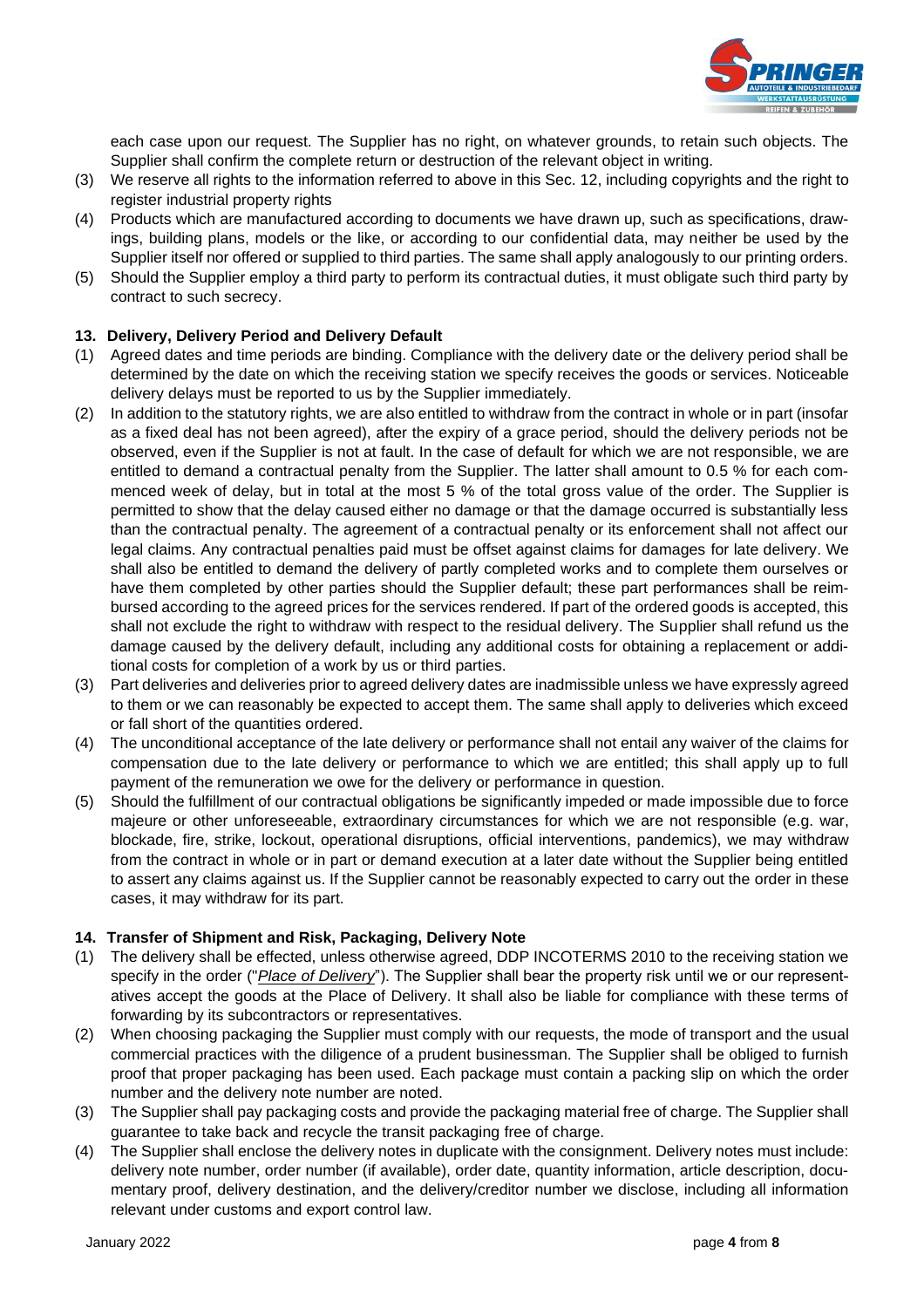

(5) Where delivery may be made exempt from VAT, the Supplier shall produce the proof required or contribute to the production of such proof.

#### **15. Export, Governmental Permits, long term Supplier declaration, Export Control**

- (1) The Supplier is obligated to indicate our order number and all information relevant under customs and export control law on all dispatch documents and delivery notes.
- (2) These and the following obligations refer to all goods delivered. Goods pursuant to these GTCP are all merchandise and products as well as software and technology (documents for the production, usage or maintenance of products or software).
	- a) For shipments from preferential countries under an applicable customs rules, the Supplier must provide a proof of preferential status with each shipment. The long term Supplier declaration pursuant to EEC regulation 2015/2447 must be presented annually. We must be notified immediately if the delivered goods require an export license. Furthermore the Contractor is obliged to comply with the respective export control regulations and to inform us unrequested in written form about the export control designation of the contractual products especially according to EU-, UK and US legislation at the latest with the delivery. The Supplier is obligated in particular to inform us about any approval obligations with (re-)exports of its goods pursuant to German, European, UK and US, export and customs provisions and the export and customs provisions of the country of origin of its goods.
	- b) The Supplier warrants that the shipment or provision of products, and any related technical data or information, will not violate either U.S. export laws or regulations or the import laws and regulations of other states, specifically of the European Union and its member states. The Supplier is responsible for obtaining, recording, filing and maintaining all export and import documentation including all licenses and permits, as well as for the payment of associated fees.
	- c) Information pursuant to customs and export law will be provided by the Supplier free of charge.

#### **16. Invoices**

- (1) Invoices must be issued in duplicate after delivery and performance have been rendered in accordance with the terms of the contract, stating our order number and other classification attributes. The invoice must contain all legally prescribed information including sales tax identification number and the same data as the delivery note as well as contractually agreed prices and total price. If the invoice contains differing data, we shall reserve the right to make a correction or to return the invoice to the Supplier for clarification with an extension of the time allowed for payment.
- (2) We shall only recognize invoices relating to services if timesheets and bills of materials confirmed by us are attached thereto.

# **17. Terms of Payment**

- (1) Unless otherwise agreed, all payments shall be due after receipt of a proper invoice, delivery of fully compliant goods sold to us or produced for and accepted by us, either within 30 days of the last of these events to occur with a 3% discount, within 60 days with a 2% discount or within 90 days net.
- (2) Payment shall be effected subject to inspection of the invoice and shall not constitute recognition of proper or faultless delivery/performance.
- (3) Should the contractual performance be defective, we shall be entitled to withhold payment until proper performance has been furnished on an appropriate scale irrespective of any guarantee claims.
- (4) Supplier shall only have the right to set-off against any claims of us or the right of retention, if and to the extent that Supplier's claims are undisputed or its counterclaims are finally and nonappealably determined by a competent court of law. We shall have the right to set-off against claims of Supplier any claims.

# **18. Assignment of Claims; Retention of Title**

- (1) The Supplier is not entitled to assign its claims against us or have them collected by third parties without prior written consent from us, which may not be refused inequitably. This shall be without prejudice to § 354a HGB (German Commercial Code).
- (2) In the event the Supplier retains title to the goods delivered, such retention of title shall expire upon payment of the purchase price of such goods, at the latest, we being neverless entitled to resell the goods in the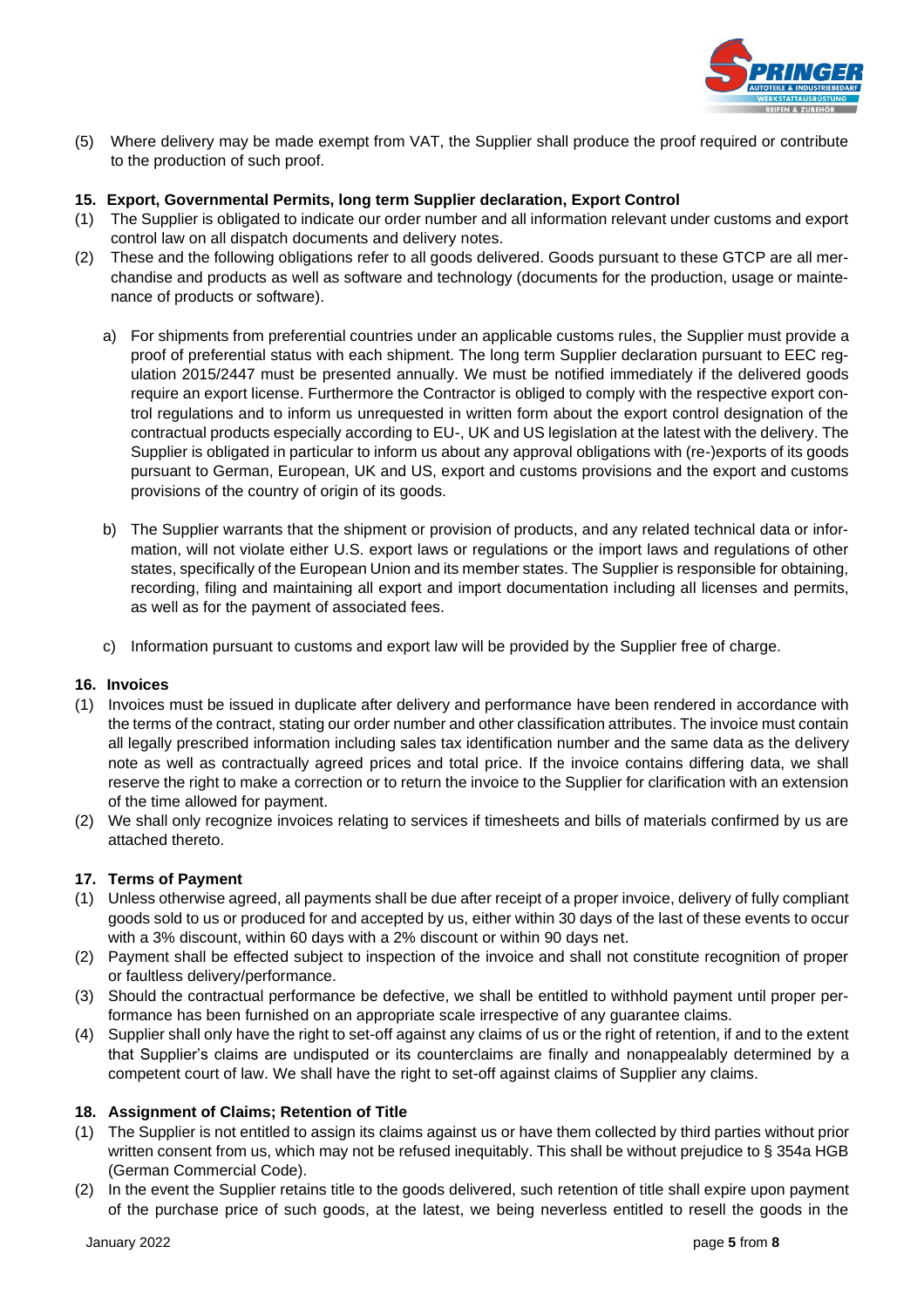

ordinary course of business, assigning in advance the claim arising under such resale, even before payment of the purchase price (simple and extended retention of title). In any event, all other forms of retention of title, in particular any retention of title with wider scope, are hereby excluded

## **19. Acceptance, Receiving Inspection**

- (1) Acceptance shall be effected subject to inspection for flawlessness, in particular for accuracy, completeness and suitability. The mere acceptance of deliveries or services do not bring about either an acceptance or a waiver of rights to which we are entitled. Receipts from our receiving department are not declarations by us concerning the final acceptance of the delivered products.
- (2) We will inspect incoming goods only with respect to externally apparent defects and externally apparent deviations in identity or volume. We will give notice of such defects without undue delay.
- (3) We are entitled to examine the subject of the contract, insofar as this is customary and adequate in the ordinary course of business. Baring extraordinary circumstances such examination shall occur within 21 days as of delivery to us. Any defects which are discovered, as well as hidden defects or defects which only come to light when processing of putting into operation the supplied item, shall be notified immediately after they have been detected. In this respect the Supplier shall relinquish the plea of delayed notification of defects. § 377 Commercial Code shall not apply.

#### **20. Acceptance of Work Performed**

- (1) Any acceptance of work shall take place after completion of such by way of our formal counter-signature on the respective record of acceptance. In relation to any performance which cannot be subsequently checked or examined the Supplier shall give us in good time written notice requiring the examination. Any fictional acceptance by way of failing to respond to a request for inspection, or by way of payment or actual use is hereby excluded.
- (2) Acceptance of any type required by the official authorities, in particular acceptance by recognized experts, shall be arranged by the Supplier at its own expense before the acceptance of the work insofar as such is not expressly excluded from the scope of performance. Any official certificates as to defect-free nature or any official approvals or acceptances shall be provided to us in good time before the acceptance of the work.

#### **21. Warranty Claims, Recourse, Reimbursement of Expenses**

- (1) If the delivered goods are defective, the legal provisions relating to material defects and deficiencies in title shall apply, unless the following conditions provide otherwise.
- (2) Generally speaking, we shall be entitled to choose the type of subsequent performance. The Supplier shall be entitled to refuse the type of subsequent performance we choose in accordance with § 439 (4) BGB (German Civil Code) or § 635 (3).
- (3) Should the Supplier fail to start remedying the defect immediately after our request to remedy the defect, we shall be entitled in urgent cases, in particular to avert acute dangers or prevent larger scale damage, to carry this out ourselves at the Supplier's expense or to have it performed by third parties.
- (4) Claims for material defects shall become timebarred after 3 years, unless the item has been used for a building according to its normal use and has caused its defectiveness. The limitation period for claims relating to material defects shall commence upon delivery of the subject of the contract or in the case of work performed for us with our acceptance of the work product (transfer of risk).
- (5) In the case of deficiencies of title the Supplier shall also release us from any existing claims of third parties. With respect to deficiencies of title a 3-year limitation period shall apply, too. This shall be without prejudice to the statutory limitation period for an in rem claim for return by third parties (§ 438 (1) No.1 BGB).
- (6) Should we incur costs, in particular transport, infrastructure, labour or material costs or costs for an incoming goods inspection on a scale that exceeds the usual requirements, due to the defective delivery of the subject of the contract or additional acceptability tests, the Supplier must bear these costs. This shall also apply if only parts of a delivery are recognized as defective.
- (7) Should we take back products we have manufactured and/or sold due to the defectiveness of the subject of the contract delivered by the Supplier or if the purchase price with respect to us has therefore been reduced or if a claim has otherwise been lodged against us, we shall reserve the right to recourse against the Supplier; the otherwise required obligation to fix a time limit shall not apply to our warranty rights.
- (8) We shall be entitled to demand from the Supplier the reimbursement of expenses which we have had to bear in relation to our customer because the latter has lodged a claim against us for the reimbursement of expenses required for the purpose of subsequent performance, in particular transport, infrastructure, labour or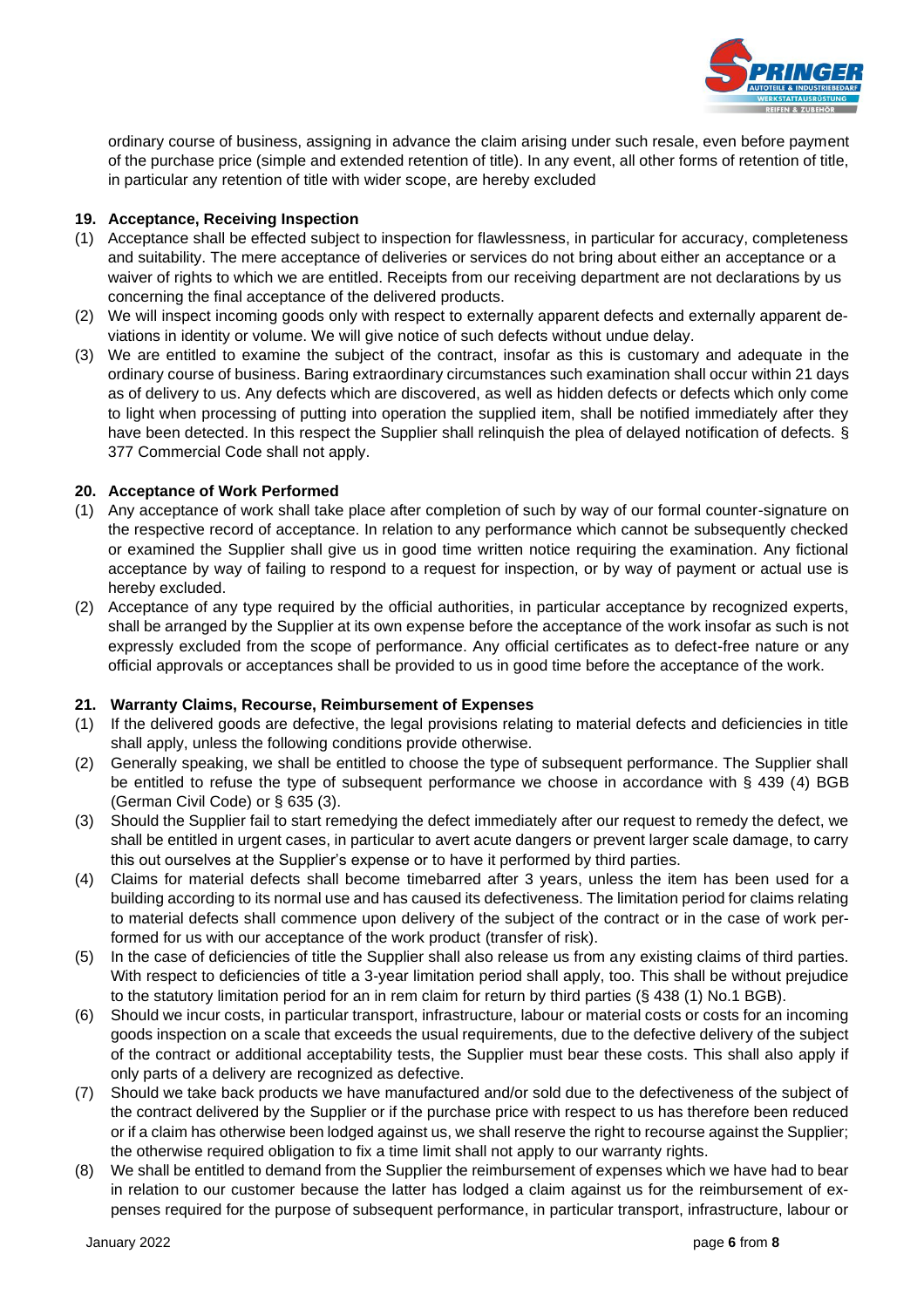

material costs. The Supplier shall also refund the expenses we or our customers incur prior to or in connection with events taking place in relation to defect liability with the aim of preventing, averting or reducing damage at an early stage (e.g. recall measures).

- (9) Irrespective of the provision in Clause 21.(4), the limitation of actions shall enter into force in the cases outlined in Clause 21.(7) and 21.(8) at the earliest 2 months after the date when we have satisfied the claims directed at us by our client, but at the latest 5 years after delivery has been effected by the Supplier.
- (10) Should a defect of quality transpire within 6 months after the transfer of risk, it is presumed that the defect already existed upon the transfer of risk, unless this assumption is incompatible with the type of item or the defect.

# **22. Liability, compensation, product liability and recall**

- (1) The Supplier is liable for all damage and consequential damage we incur if its performance does not comply with the terms of the contract or if we withdraw from the contract.
- (2) The Supplier shall keep us free from and hold us harmless against claims for damages by third parties if third parties lodge a claim against us and base such claim on an action or omission by the Supplier which does not comply with the terms of the contract.
- (3) Should a claim be lodged against us based on product liability, the Supplier shall be obliged to release us from such claims where the damage has been caused by a fault in the subject of the contract delivered by the Supplier. In cases of liability contingent upon fault this shall only apply if the Supplier is responsible. If the cause of damage falls within the Supplier's sphere of responsibility, the onus of proof shall lie with the Supplier in this respect. The Supplier shall pay all costs and expenses in these cases, including the costs of any prosecution or a recall measure. Apart from that the statutory provisions shall apply.

# **23. Tools**

Notwithstanding any other agreement to the contrary, we receive full ownership or coownership of the tools to the extent we have contributed to the proven costs for tools used in the manufacture of the supplied goods. We acquire (co)ownership of the tools upon payment. The tools remain on loan with the Supplier. The Supplier needs our consent to dispose (in the legal or the factual sense of the term) of the tools, to move the location of the tools or to disable the tools permanently. The Supplier shall label the tools as our property or property held in co-ownership, as applicable. The Supplier shall bear the costs for the maintenance, repair and replacement of the tools. We shall have title in the replacement tools in the same proportion as in the original tools. In cases of co-ownership of a tool we shall have a right of first refusal with respect to the coownership share of the Supplier. The Supplier must use tools (co-)owned by us exclusively for the purpose of manufacturing the supplied goods. After the end of the delivery, the Supplier must, upon our request, immediately turn over the tools to us. For tools co-owned by us we must, following hand over of the tools to us, reimburse the Supplier for the then present value of the Supplier's co-ownership share. In no event shall the Supplier have a right to retain the tools. The Supplier's obligation to turn over the tools shall apply also in case of an insolvency application with respect to the Supplier and in cases of long term interruptions of the supply relationship. The Supplier shall insure the tools within the agreed upon scope or, absent such agreement, within the customary scope.

# **24. Software**

The Supplier agrees to modify/improve the software pursuant to our instructions and in exchange for an adequate reimbursement of costs for a period of 5 years from the shipment of the supplied item, unless the scope of the delivery includes standardized software. To the extent the software originates with a Supplier of the Supplier, the Supplier shall obligate such earlier Supplier accordingly.

# **25. Compliance**

- (1) The Supplier shall refrain from actions or omissions that, regardless of the form of participation, may lead to administrative fines or criminal prosecution, in particular for corruption or a violation of antitrust or competition law, by the Supplier, by employees of the Supplier or by third parties engaged by the Supplier (hereinafter referred to as "*Violation*" or "*Violations*"). The Supplier shall be obligated to take all steps necessary to avoid Violations. For this purpose, the Supplier shall be responsible for the compliance and proper performance by its employees and all third party representatives with all relevant laws.
- (2) Upon written request by us, the Supplier shall submit information about the above measures, in particular regarding the content and status of implementation.